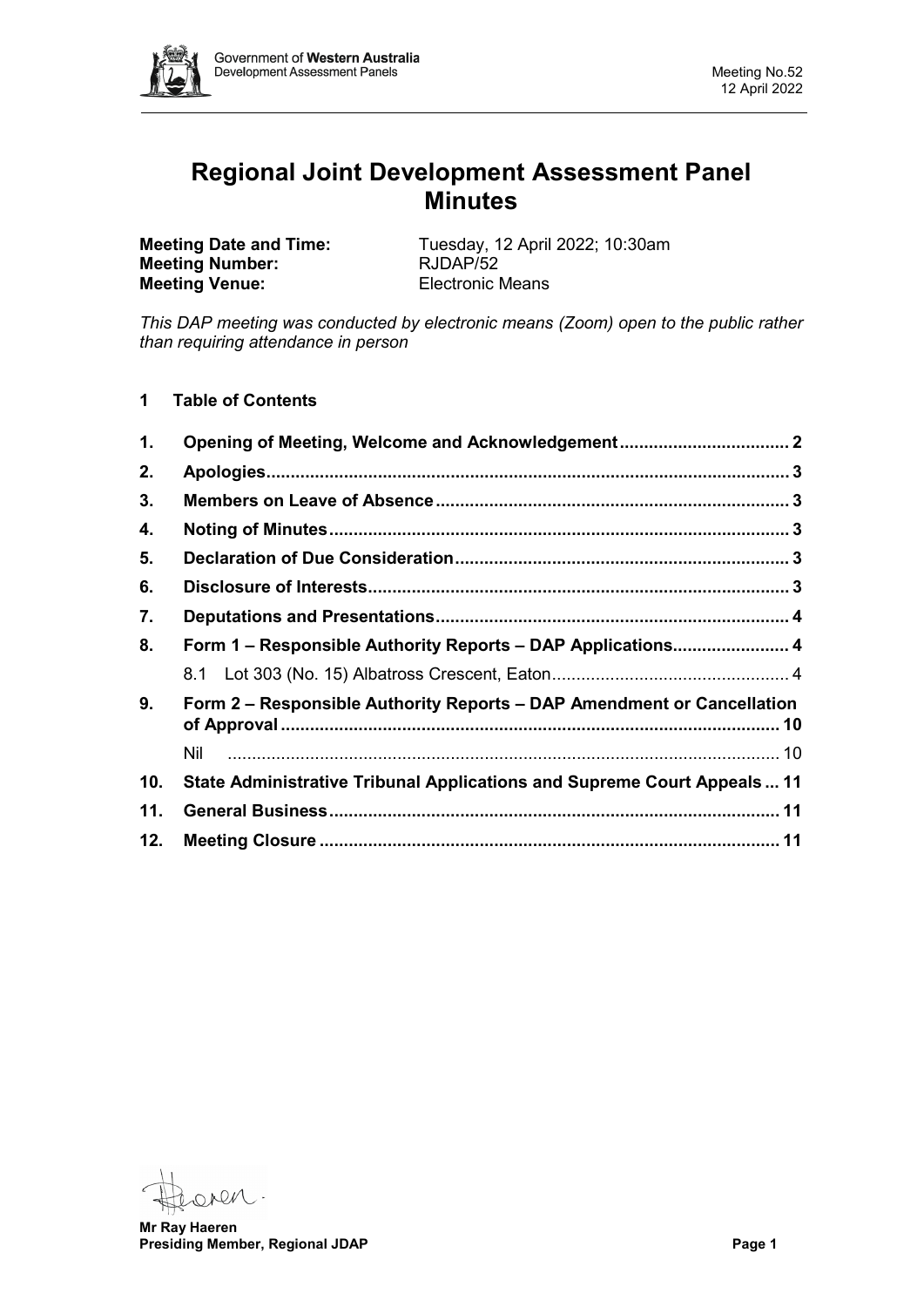

## **Attendance**

## **DAP Members**

Mr Ray Haeren (Presiding Member) Mr Gene Koltasz (A/Deputy Presiding Member) Mr Justin Page (Third Specialist Member) Cr Michael Bennett (Local Government Member, Shire of Dardanup) Cr Peter Robinson (Local Government Member, Shire of Dardanup)

## **Officers in attendance**

Ms Cecilia Muller (Shire of Dardanup) Mr Murray Connell (Shire of Dardanup) Ms Sonja Pienaar (Shire of Dardanup)

#### **Minute Secretary**

Ms Samantha Hansen (DAP Secretariat) Ms Megan Ventris (DAP Secretariat)

#### **Applicants and Submitters**

Mr Nik Hidding (Peter Webb and Associates) Mr Tom Carmody (Tomahawk Property) Mr Jared Robertson (Tomahawk Property) Mr James Wortley (Tomahawk Property)

#### **Members of the Public / Media**

<span id="page-1-0"></span>Nil.

## **1. Opening of Meeting, Welcome and Acknowledgement**

The Presiding Member declared the meeting open at 10:32am on 21 April 2022 and acknowledged the traditional owners and paid respect to Elders past and present of the land on which the meeting was being held.

Due to the conflict of interest of the Presiding Member and the Deputy Presiding Member, Mr Ray Haeren has been appointed as Presiding Member for this meeting in accordance with regulation 27(3A) of the *Planning and Development (Development Assessment Panel) Regulations 2011*.

The Presiding Member announced the meeting would be run in accordance with the DAP Standing Orders 2020 under the *Planning and Development (Development Assessment Panels) Regulations 2011.*

**Mr Ray Haeren Presiding Member, Regional JDAP Page 2 Page 2**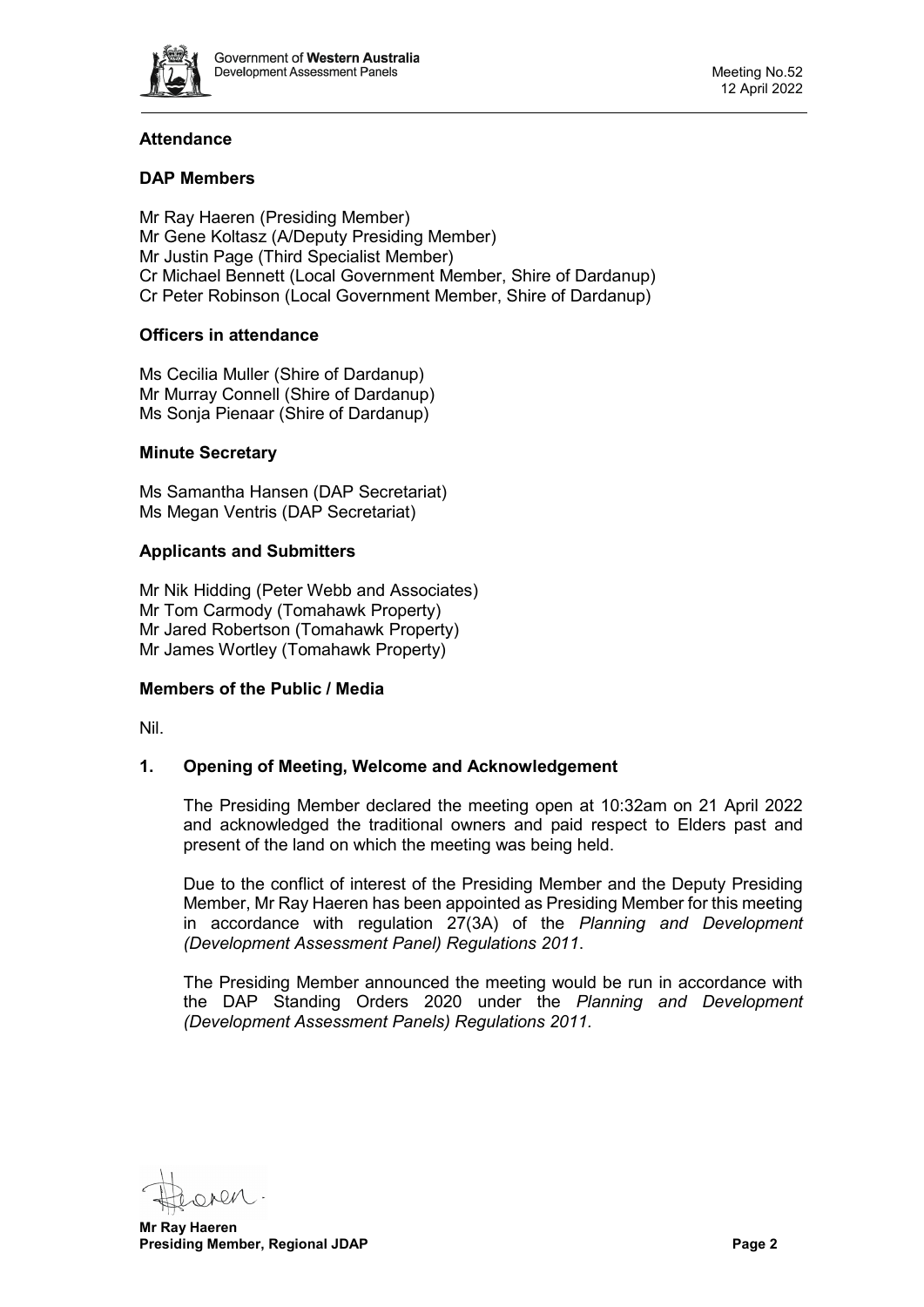

## **1.1 Announcements by Presiding Member**

The Presiding Member advised that in accordance with Section 5.16 of the DAP Standing Orders 2020 which states *'A person must not use any electronic, visual or audio recording device or instrument to record the proceedings of the DAP meeting unless the Presiding Member has given permission to do so.',* the meeting would not be recorded.

In response to the COVID-19 situation, this meeting was convened via electronic means (Zoom). Members were reminded to announce their name and title prior to speaking.

#### <span id="page-2-0"></span>**2. Apologies**

Mr Paul Kotsoglo (Presiding Member) Ms Kanella Hope (Deputy Presiding Member)

#### <span id="page-2-1"></span>**3. Members on Leave of Absence**

Nil.

#### <span id="page-2-2"></span>**4. Noting of Minutes**

DAP members noted that signed minutes of previous meetings are available on the [DAP website.](https://www.dplh.wa.gov.au/about/development-assessment-panels/daps-agendas-and-minutes)

#### <span id="page-2-3"></span>**5. Declaration of Due Consideration**

All members declared that they had duly considered the documents.

#### <span id="page-2-4"></span>**6. Disclosure of Interests**

DAP Member, Ms Kanella Hope, declared an Indirect Pecuniary Interest in item 8.1. Ms Hope advised that she is currently and directly involved with Peter Webb and Associates, the applicant in this item, for a service station nearby to Eaton, in Dalyellup.

In accordance with section 6.2 and 6.3 of the DAP Standing Orders 2020, the Presiding Member, Mr Paul Kotsoglo determined on 29 March 2022 that Ms Kanella Hope, who disclosed an Indirect Pecuniary Interest, was not permitted to participate in the discussion and voting on the item.

DAP Member, Mr Paul Kotsoglo, declared an Indirect Pecuniary Interest in item 8.1. Mr Kotsoglo advised that Planning Solutions, the company that he is Managing Director of, had been requested by the project manager to present a proposal. The persona Planning Solutions submitted the proposal to is not the party involved in the application however, Mr Kotsoglo considered it appropriate to declare an indirect pecuniary interest and not participate in this matter.

**Mr Ray Haeren Presiding Member, Regional JDAP Page 3 Page 3**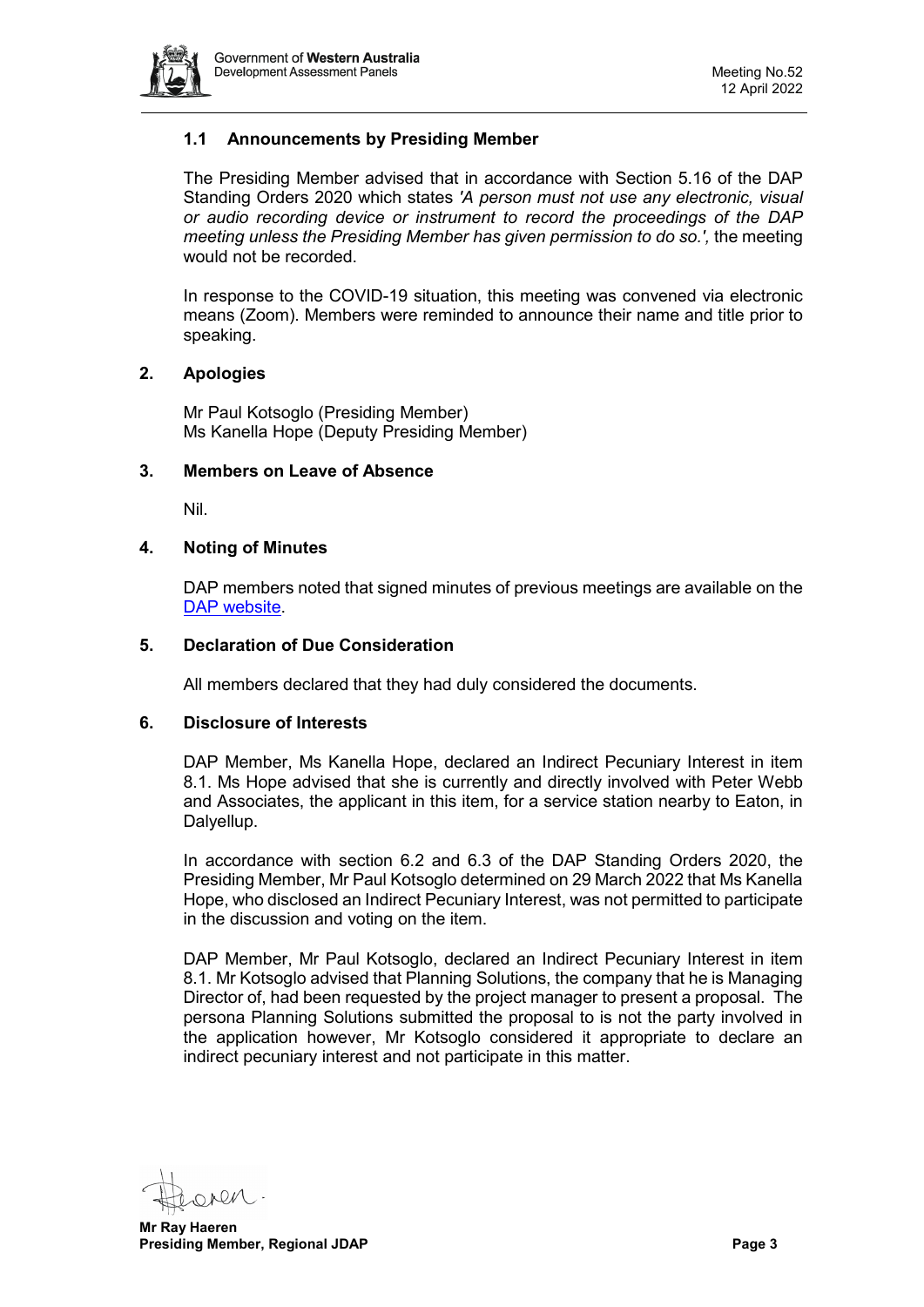

In accordance with section 6.2 and 6.3 of the DAP Standing Orders 2020, the Presiding Member, Mr Ray Haeren determined that Mr Paul Kotsoglo who disclosed an Indirect Pecuniary Interest, was not permitted to participate in the discussion and voting on the item.

## <span id="page-3-0"></span>**7. Deputations and Presentations**

- **7.1** Mr Nik Hidding (Peter Webb and Associates)) addressed the DAP in support of the recommendation for the application at Item 8.1 and responded to questions from the panel.
- **7.2** Mr Robin White (Transcore) addressed the DAP in support of the recommendation for the application at Item 8.1 and responded to questions from the panel.
- **7.3** The Shire of Dardanup Officers addressed the DAP in relation to the application at Item 8.1 and responded to questions from the panel.

## <span id="page-3-1"></span>**8. Form 1 – Responsible Authority Reports – DAP Applications**

#### <span id="page-3-2"></span>**8.1 Lot 303 (No. 15) Albatross Crescent, Eaton**

| Development Description: | <b>Service Station Development</b>      |
|--------------------------|-----------------------------------------|
| Applicant:               | Peter Webb & Associates                 |
| Owner:                   | West Coast Property Development Pty Ltd |
| Responsible Authority:   | Shire of Dardanup                       |
| DAP File No:             | DAP/22/02162                            |

#### **REPORT RECOMMENDATION**

**Moved by: Cr Michael Bennett Seconded by: Cr Peter Robinson** 

It is recommended that Regional JDAP resolves to:

**Approve** DAP Application reference DAP/22/02162 and accompanying plans in accordance with Clause 68 of Schedule 2 (deemed provisions) of the *Planning and Development (Local Planning Schemes) Regulations 2015*, and the provisions of Clause 7.3 of the Shire of Dardanup Town Planning Scheme No. 3, subject to the following:

**Mr Ray Haeren Presiding Member, Regional JDAP Page 4**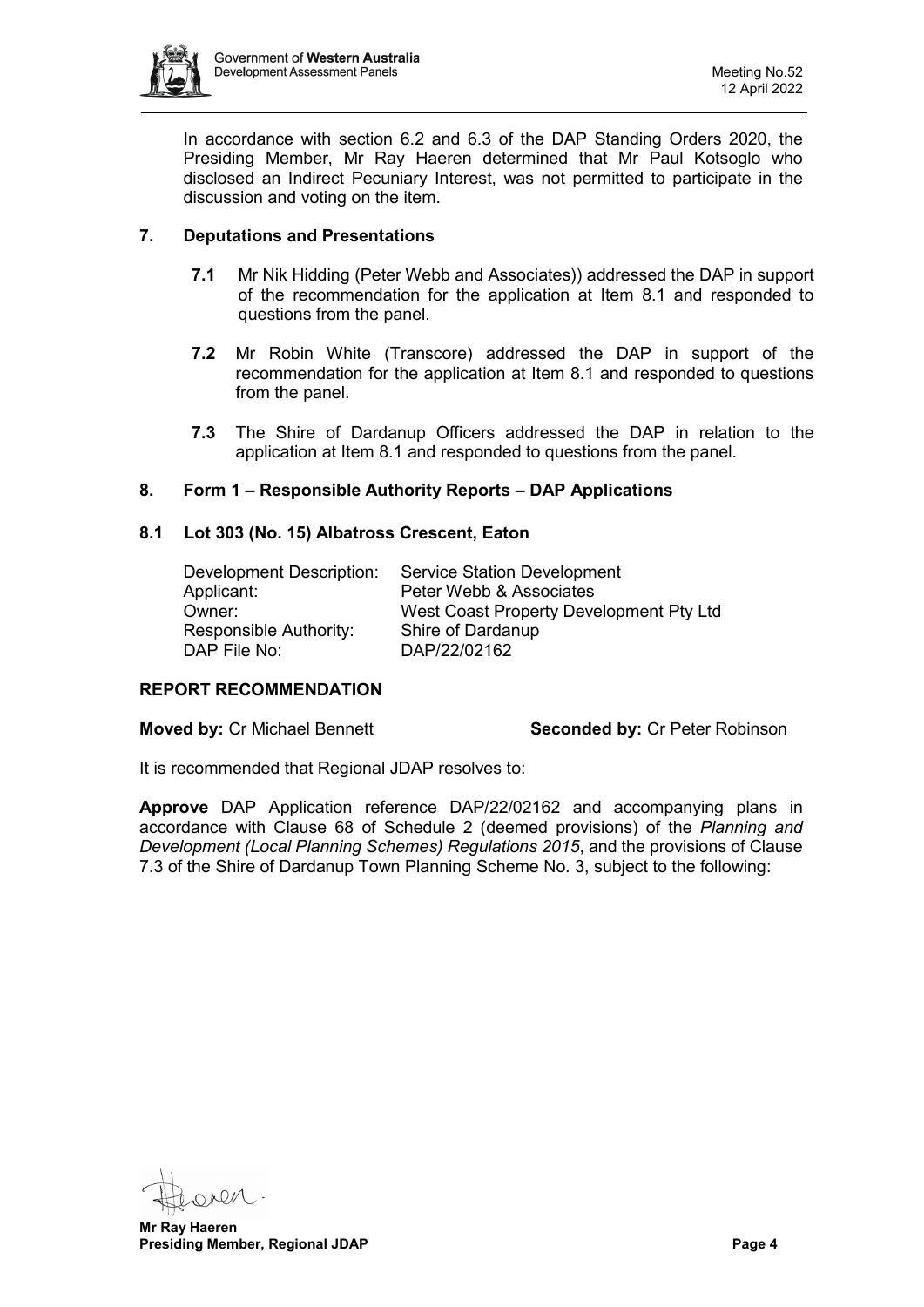

# **Conditions:**

- 1. All development must be carried out in accordance with the approved plans listed below, unless amended with the written consent of the Shire. In the event of an inconsistency between the approved plans and a requirement of the conditions of this development approval, the requirement of the conditions prevail.
	- Schedule Finishes A002 C
	- Site Plan Proposed A102L
	- Plan Building A103C
	- Canopy Plan A104 C
	- Elevation Building Sheet 1 A201C
	- Elevation Building Sheet 2 A202C
	- Elevation Canopy Car Sheet 1 A203C
	- Elevation Canopy Car Sheet 2 A204C
	- Elevation Building Sheet 3 A205E
	- Plan Site Signage S101F
	- Elevation Signage S201C
	- Stormwater Drainage Plan and Details C1
	- Vegetation Plan A105C
- 2. The approved signs must at all times:
	- a. not be moving, pulsating, flashing, incorporate animation or movement into their design or structure.
	- b. only advertise services or products available on the subject lot.
	- c. have a minimum 1.5m setback to any part of any crossover.
	- d. be maintained to the approval of the Shire of Dardanup.
- 3. Prior to an application for a building permit, the Traffic Impact Statement must be updated to include the level of service for all intersections.
- 4. Should modifications to the road network be required as a result of the updated Traffic Impact Statement, these modifications shall be undertaken to the satisfaction of the Shire of Dardanup at the applicant's cost.
- 5. The approved fencing must be installed prior to the commencement of the use and thereafter maintained to the approval of the Shire of Dardanup.
- 6. The landowner/proponent is responsible to ensure that the installations, activities and processes associated with the development are carried out at all times and in all respects in accordance with the Environmental Noise Impact Report prepared by Reverberate Consulting, dated 10 December 2021.
- 7. Prior to the works commencing, a landscaping plan for the subject site and the road verge along Eaton Drive, Blue Wren Drive and Albatross Crescent must be submitted to and approved by the Shire of Dardanup.

**Mr Ray Haeren Presiding Member, Regional JDAP Page 5 Page 5**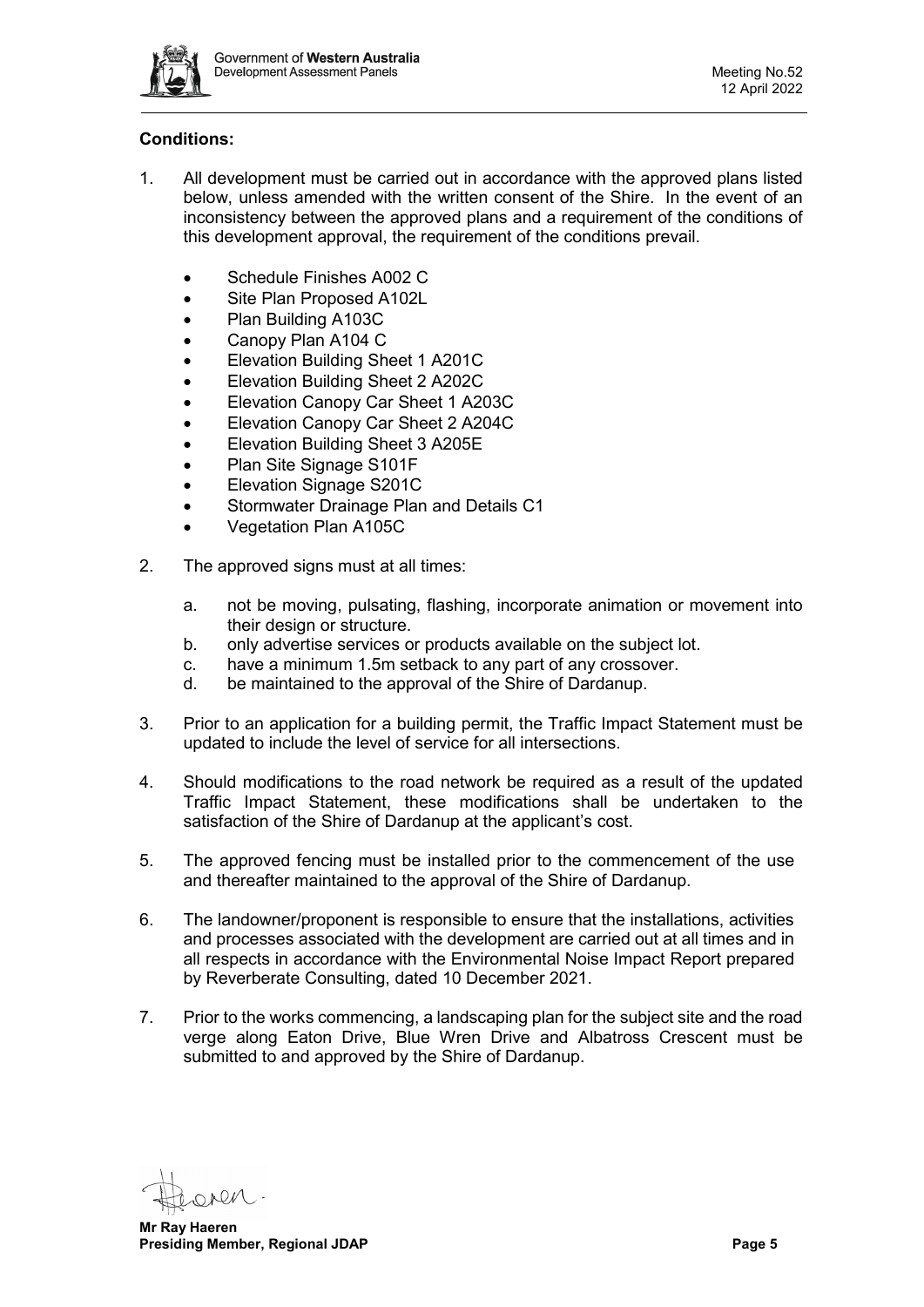

The approved landscaping plan must be fully implemented within 9 months of the use commencing, unless another date is specified in writing by the Shire of Dardanup, and must be maintained thereafter to the approval of the Shire of Dardanup.

- 8. Prior to the use commencing, an illumination report must be prepared by a suitably qualified person to demonstrate to the approval of the Shire of Dardanup that the completed development including signage complies with the requirements of '*AS/NZS 4282:2019 Control of the obtrusive effects of outdoor lighting*'.
- 9. All stormwater is to be disposed of on-site to the approval of the Shire of Dardanup.
- 10. The existing southern crossover onto Albatross Crescent as indicated on the approved plans shall be removed and the verge reinstated to the approval of the Shire of Dardanup.
- 11. All vehicle crossovers are to be installed and constructed to the specification of Council Policy *'Infr CP050 – Crossovers – Approvals, Standards and Subsidy'* to the approval of the Shire of Dardanup.
- 12. The area set aside for the parking of vehicles together with the associated access as shown on the approved plans shall:
	- a. be installed to the approval of the Shire of Dardanup prior to the use commencing;
	- b. be maintained thereafter to the approval of the Shire of Dardanup;
	- c. be made available for such use at all times and not used for any other purpose unless otherwise approved in writing by the Shire of Dardanup;
	- d. be properly formed to such levels that it can be used in accordance with the approved plans and approved use;
	- e. be drained and sealed with an all-weather seal coat to the approval of the Shire of Dardanup;
	- f. have the boundaries of all vehicle spaces clearly indicated on the ground in conformity with the approved plans; and
	- g. be designed in accordance with AS/NZS 2890 including the provision of accessible car parking for people with disabilities.
- 13. Prior to works commencing, engineering drawings and specifications are to be submitted to and approved by the Shire of Dardanup, and works undertaken in accordance with the approved plan for the provision of:
	- a. a shared path and pedestrian crossing point on Eaton Drive connecting the development with the existing footpath on the western side of Eaton Drive; and
	- b. a shared path along the northern side of Blue Wren Drive connecting to the existing footpath on Albatross Crescent.

**Mr Ray Haeren Presiding Member, Regional JDAP Page 6 Page 6 Page 6 Page 6 Page 6 Page 6 Page 6**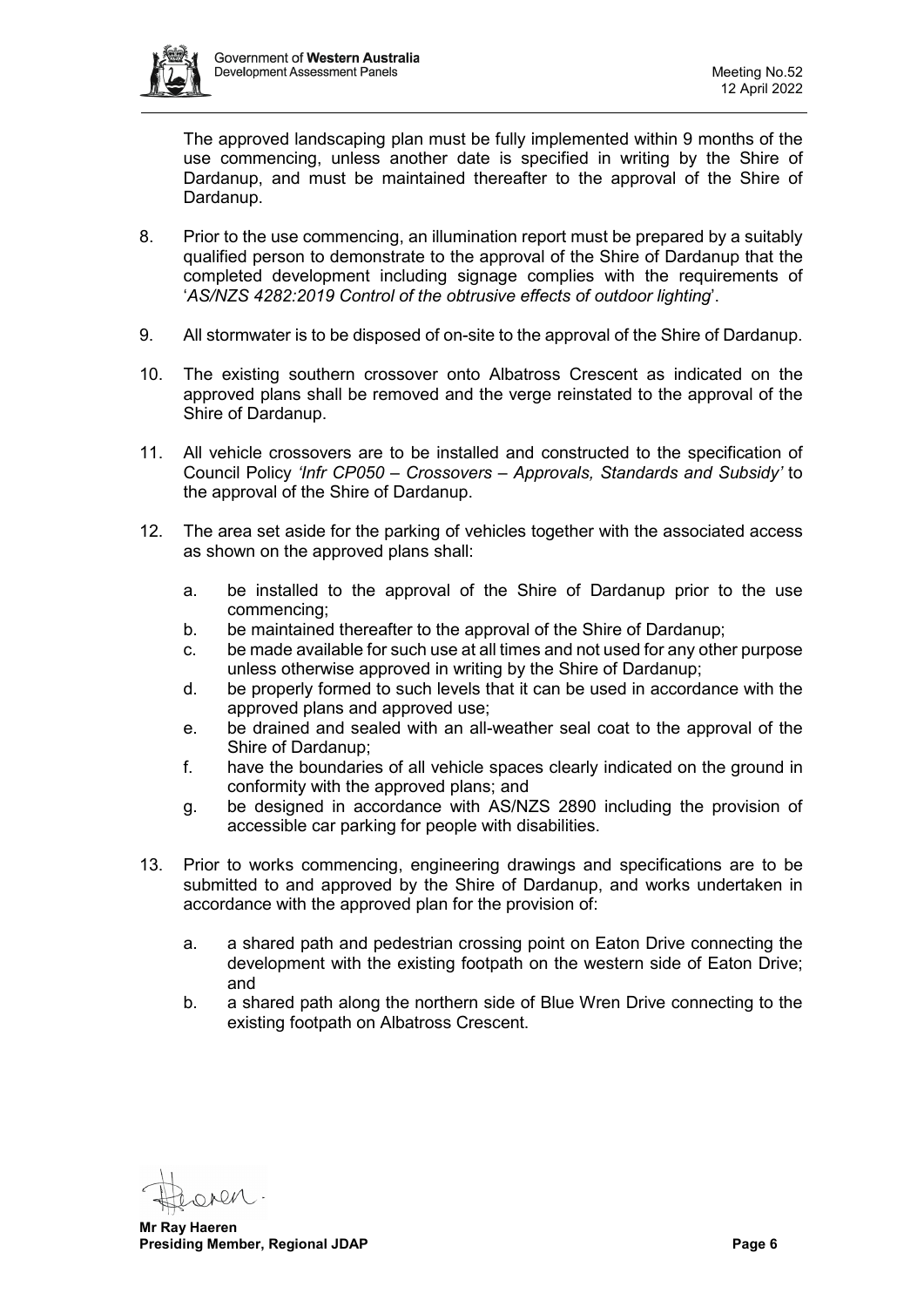

- 14. All loading and unloading of goods must only be carried out within the lot boundaries and must not disrupt the circulation and parking of vehicles on the land.
- 15. Suitable arrangements must be made to the satisfaction of the Shire of Dardanup to effectively screen vehicle headlight impacts from the vehicle crossover on Blue Wren Drive to the residential properties opposite the application site.

#### **Advice Notes:**

- i. Detailed drawings are to be submitted with the building licence application identifying means of access from car parking areas to the entrance of the building and throughout the building, as required by AS1428.1-2009.
- ii. A demolition permit must be obtained from the Shire of Dardanup prior to the removal/demolition of the existing buildings.
- iii. Storage of dangerous goods must comply with the *Dangerous Goods Safety Act 2004* and its regulations and all relevant requirements of the Department of Mines, Industry Regulation and Safety.
- iv. The hardstand vehicle refuelling area is to be designed to ensure that hydrocarbons cannot enter the stormwater system.
- v. Any clearing permit that may be required are the responsibility of the landowner/proponent

#### **AMENDING MOTION 1**

**Moved by:** Mr Gene Koltasz **Seconded by:** Mr Justin Page

That Condition No. 4 be deleted and the remaining conditions be renumbered accordingly.

#### **The Amending Motion was put and CARRIED (4/1).**

For: Mr Ray Haeren Mr Gene Koltasz Mr Justin Page Cr Peter Robinson

Against: Cr Michael Bennett

## **The Amending Motion was put and CARRIED UNANIMOUSLY.**

**REASON:** The Applicant's justification for removal of Condition 4 is acceptable, on the basis that the supporting Transport Impact Statement forecast traffic generated by the proposed development is not significant enough, on its own, to warrant modifications to the existing road network at the cost of the developer. The proposed Condition 4 was considered open ended and without any justification or link between the need and nexus. Based on feedback from officers, the provision of the data analysis was considered important.

OARN

**Mr Ray Haeren Presiding Member, Regional JDAP Page 7 Page 7 Page 7**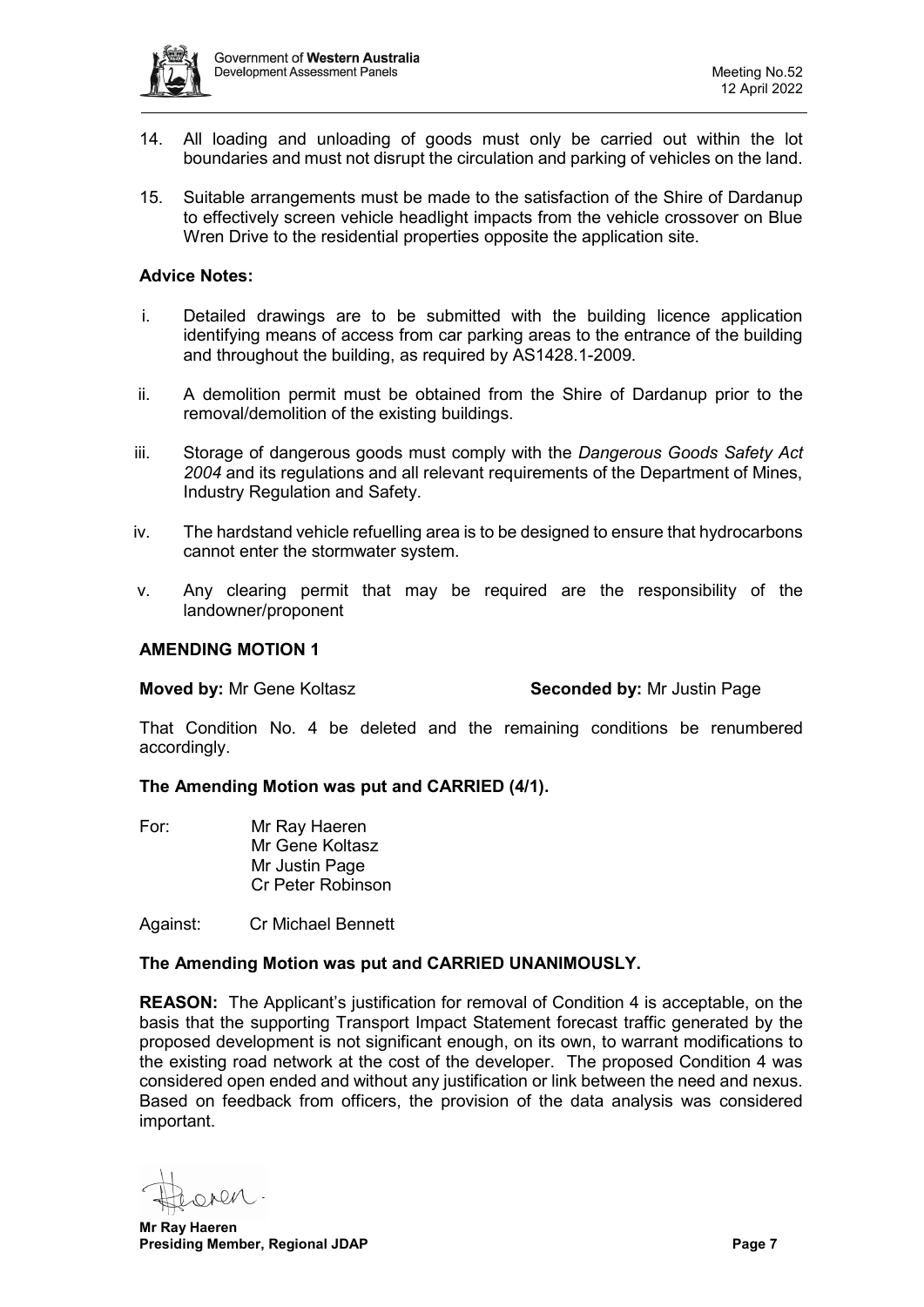

# **REPORT RECOMMENDATION (AS AMENDED)**

It is recommended that Regional JDAP resolves to:

**Approve** DAP Application reference DAP/22/02162 and accompanying plans in accordance with Clause 68 of Schedule 2 (deemed provisions) of the *Planning and Development (Local Planning Schemes) Regulations 2015*, and the provisions of Clause 7.3 of the Shire of Dardanup Town Planning Scheme No. 3, subject to the following:

#### **Conditions:**

- 1. All development must be carried out in accordance with the approved plans listed below, unless amended with the written consent of the Shire. In the event of an inconsistency between the approved plans and a requirement of the conditions of this development approval, the requirement of the conditions prevail.
	- Schedule Finishes A002 C
	- Site Plan Proposed A102L
	- Plan Building A103C
	- Canopy Plan A104 C
	- Elevation Building Sheet 1 A201C
	- Elevation Building Sheet 2 A202C
	- Elevation Canopy Car Sheet 1 A203C
	- Elevation Canopy Car Sheet 2 A204C
	- Elevation Building Sheet 3 A205E
	- Plan Site Signage S101F
	- Elevation Signage S201C
	- Stormwater Drainage Plan and Details C1
	- Vegetation Plan A105C
- 2. The approved signs must at all times:
	- a. not be moving, pulsating, flashing, incorporate animation or movement into their design or structure.
	- b. only advertise services or products available on the subject lot.
	- c. have a minimum 1.5m setback to any part of any crossover.
	- d. be maintained to the approval of the Shire of Dardanup.
- 3. Prior to an application for a building permit, the Traffic Impact Statement must be updated to include the level of service for all intersections.
- 4. The approved fencing must be installed prior to the commencement of the use and thereafter maintained to the approval of the Shire of Dardanup.
- 5. The landowner/proponent is responsible to ensure that the installations, activities and processes associated with the development are carried out at all times and in all respects in accordance with the Environmental Noise Impact Report prepared by Reverberate Consulting, dated 10 December 2021.

**Mr Ray Haeren Presiding Member, Regional JDAP Page 8 Page 8**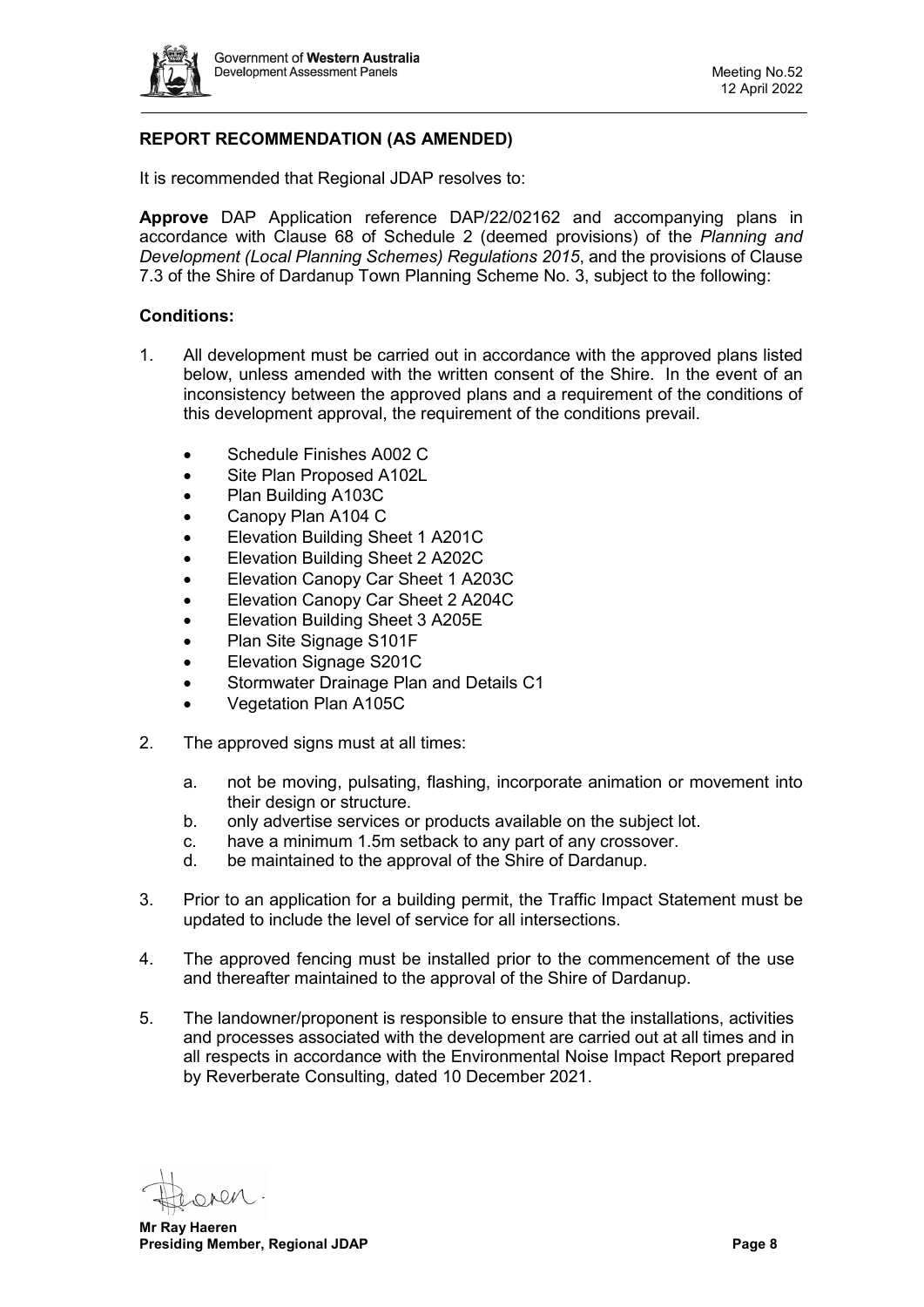

6. Prior to the works commencing, a landscaping plan for the subject site and the road verge along Eaton Drive, Blue Wren Drive and Albatross Crescent must be submitted to and approved by the Shire of Dardanup.

The approved landscaping plan must be fully implemented within 9 months of the use commencing, unless another date is specified in writing by the Shire of Dardanup, and must be maintained thereafter to the approval of the Shire of Dardanup.

- 7. Prior to the use commencing, an illumination report must be prepared by a suitably qualified person to demonstrate to the approval of the Shire of Dardanup that the completed development including signage complies with the requirements of '*AS/NZS 4282:2019 Control of the obtrusive effects of outdoor lighting*'.
- 8. All stormwater is to be disposed of on-site to the approval of the Shire of Dardanup.
- 9. The existing southern crossover onto Albatross Crescent as indicated on the approved plans shall be removed and the verge reinstated to the approval of the Shire of Dardanup.
- 10. All vehicle crossovers are to be installed and constructed to the specification of Council Policy *'Infr CP050 – Crossovers – Approvals, Standards and Subsidy'* to the approval of the Shire of Dardanup.
- 11. The area set aside for the parking of vehicles together with the associated access as shown on the approved plans shall:
	- a. be installed to the approval of the Shire of Dardanup prior to the use commencing;
	- b. be maintained thereafter to the approval of the Shire of Dardanup;
	- c. be made available for such use at all times and not used for any other purpose unless otherwise approved in writing by the Shire of Dardanup;
	- d. be properly formed to such levels that it can be used in accordance with the approved plans and approved use;
	- e. be drained and sealed with an all-weather seal coat to the approval of the Shire of Dardanup;
	- f. have the boundaries of all vehicle spaces clearly indicated on the ground in conformity with the approved plans; and
	- g. be designed in accordance with AS/NZS 2890 including the provision of accessible car parking for people with disabilities.
- 12. Prior to works commencing, engineering drawings and specifications are to be submitted to and approved by the Shire of Dardanup, and works undertaken in accordance with the approved plan for the provision of:
	- a. a shared path and pedestrian crossing point on Eaton Drive connecting the development with the existing footpath on the western side of Eaton Drive; and
	- b. a shared path along the northern side of Blue Wren Drive connecting to the existing footpath on Albatross Crescent.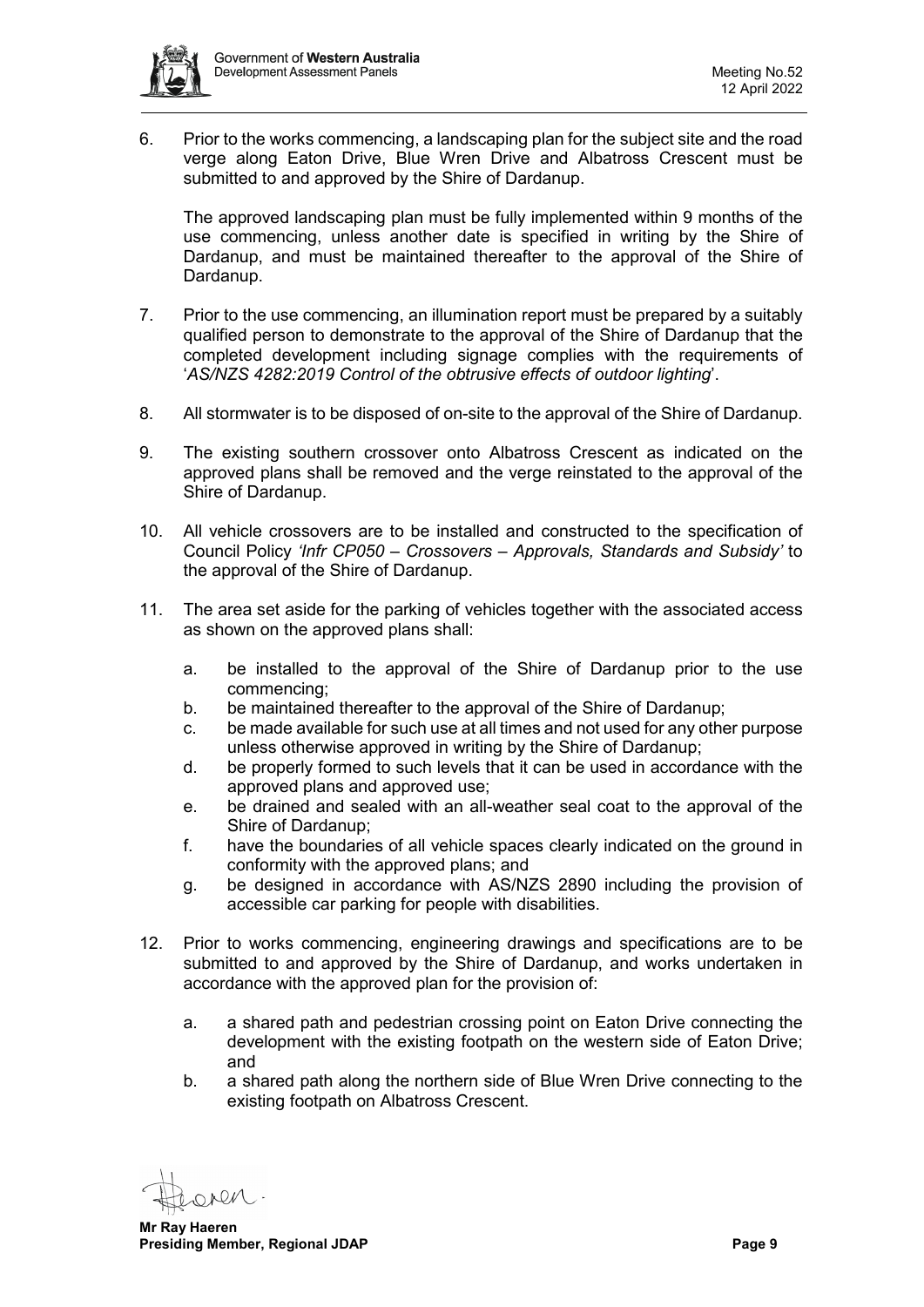

- 13. All loading and unloading of goods must only be carried out within the lot boundaries and must not disrupt the circulation and parking of vehicles on the land.
- 14. Suitable arrangements must be made to the satisfaction of the Shire of Dardanup to effectively screen vehicle headlight impacts from the vehicle crossover on Blue Wren Drive to the residential properties opposite the application site.

#### **Advice Notes:**

- i. Detailed drawings are to be submitted with the building licence application identifying means of access from car parking areas to the entrance of the building and throughout the building, as required by AS1428.1-2009.
- ii. A demolition permit must be obtained from the Shire of Dardanup prior to the removal/demolition of the existing buildings.
- iii. Storage of dangerous goods must comply with the *Dangerous Goods Safety Act 2004* and its regulations and all relevant requirements of the Department of Mines, Industry Regulation and Safety.
- iv. The hardstand vehicle refuelling area is to be designed to ensure that hydrocarbons cannot enter the stormwater system.
- v. Any clearing permit that may be required are the responsibility of the landowner/proponent

#### **The Report Recommendation (as amended) was put and CARRIED UNANIMOUSLY.**

**REASON:** The Panel, having considered the Responsible Authority Report and all materials and information presented, was satisfied with the RAR recommendation but with the amended conditions. A key issue that was discussed by the Panel with the Responsible Authority and the Applicant was whether the proposed development would lead to an increase in traffic, which would warrant the developer having to meet the costs for modifications to the existing road network. The Panel acknowledged the proposed development would be an intensification of the current approved land use of the subject site, however there is no definitive 'need and nexus' which would warrant the developer having to undertake modifications to the existing road network, of which, historically the traffic accommodated within the existing road network has been the result of cumulative development over time. Based upon the RAR and consideration of the proposal the development was considered appropriate in the site context subject to conditions managing the amenity of the locality.

#### <span id="page-9-0"></span>**9. Form 2 – Responsible Authority Reports – DAP Amendment or Cancellation of Approval**

<span id="page-9-1"></span>Nil

**Mr Ray Haeren Presiding Member, Regional JDAP Page 10**